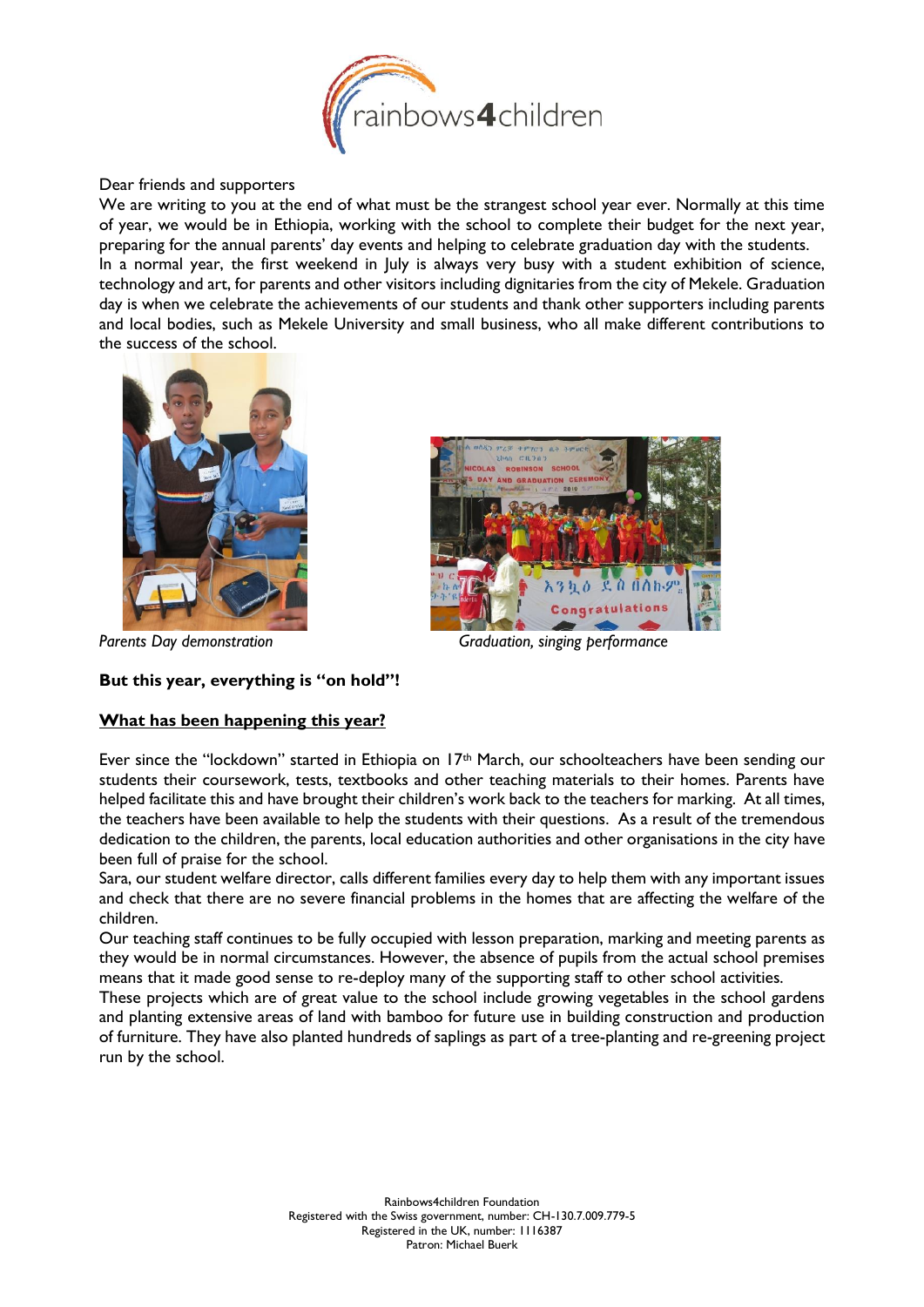





*Distribution of vegetables at the school Chilli peppers are essential for traditional Ethiopian dishes*

Our science staff has been especially busy producing bleach and hand-sanitisers. They have also been researching the use of Neem (a variety of tree which grows in Ethiopia) extract as an insect repellent. Using Neem trees growing on the school campus, they have made extracts from the leaves to make a crop spray which is environmentally friendly. This natural pesticide stops bugs from eating plants and vegetables, but most importantly it acts as a repellent against desert locusts. Huge swarms of these voracious locusts are again devastating crops in East Africa and have recently been seen again in regions close to Mekele. This is the main growing season in the country and so any locust attack would be catastrophic. Rainbows4children and the Nicolas Robinson School especially appreciates the great support of Mekele University in giving advice and training in many of these projects, especially regarding tree planting and natural insect repellents. The Tigrai Plant Tissue Laboratory in Mekele has donated more than a thousand bamboo seedlings as well as other plants. We have also had some support from the charity Cultivaid, who are working on agriculture projects in Tigrai and have send some of the experts to give advice on vegetable planting and have provided seedlings.

Many thanks to all of our helpers!





*Hand sanitiser preparation Dr Sarah (Mekele University) trains our staff on the planting of bamboo seedlings. The bamboo will also help stabilise the river bank as it grows deep roots*